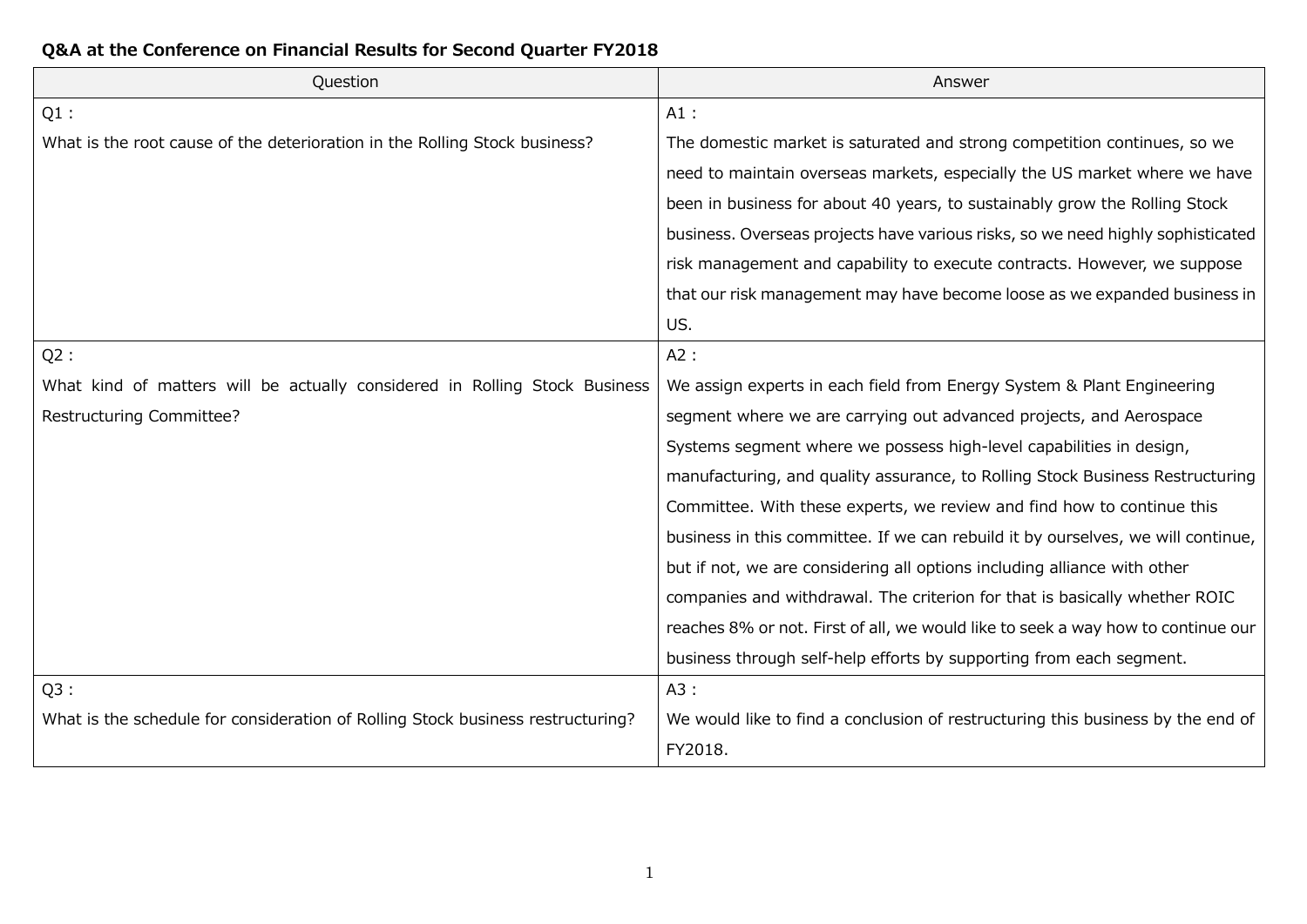| Question                                                                     | Answer                                                                            |
|------------------------------------------------------------------------------|-----------------------------------------------------------------------------------|
| $Q4$ :                                                                       | AA:                                                                               |
| What is the future policy for new orders received in Rolling Stock business? | Now, We are aiming to acquire new projects that do not require impracticable      |
|                                                                              | cost reduction. Specifically, we are aiming to receive orders for customers with  |
|                                                                              | whom we have ongoing business relationship from the past or repeat orders.        |
|                                                                              | That is because we often have some difficulties in new design and other           |
|                                                                              | matters when we receive orders form new customers. In addition, we are            |
|                                                                              | working on sales promotion so that we can receive orders for maintenance and      |
|                                                                              | other businesses in US where we delivered 4,500 railcars. We are shifting our     |
|                                                                              | policy to receiving orders that we can secure profits with low risk.              |
| Q5:                                                                          | A5:                                                                               |
| Is there any possibility that similar losses are recorded in R211 which was  | Beginning with receiving orders for R62 in 1982, we have been participating in    |
| received recently?                                                           | various projects of New York City Transit (NYCT) and we have been executing       |
|                                                                              | them relatively smoothly. We delivered over 2,100 railcars to NYCT and we         |
|                                                                              | have the top share of the NYCT's market. If all options are exercised, it follows |
|                                                                              | that our railcars account for a majority of NYCT.                                 |
|                                                                              | We could secure appropriate levels of profit in previous projects and we          |
|                                                                              | suppose that we also secure a profit in R211 because we received orders for it    |
|                                                                              | in appropriate prices and conditions.                                             |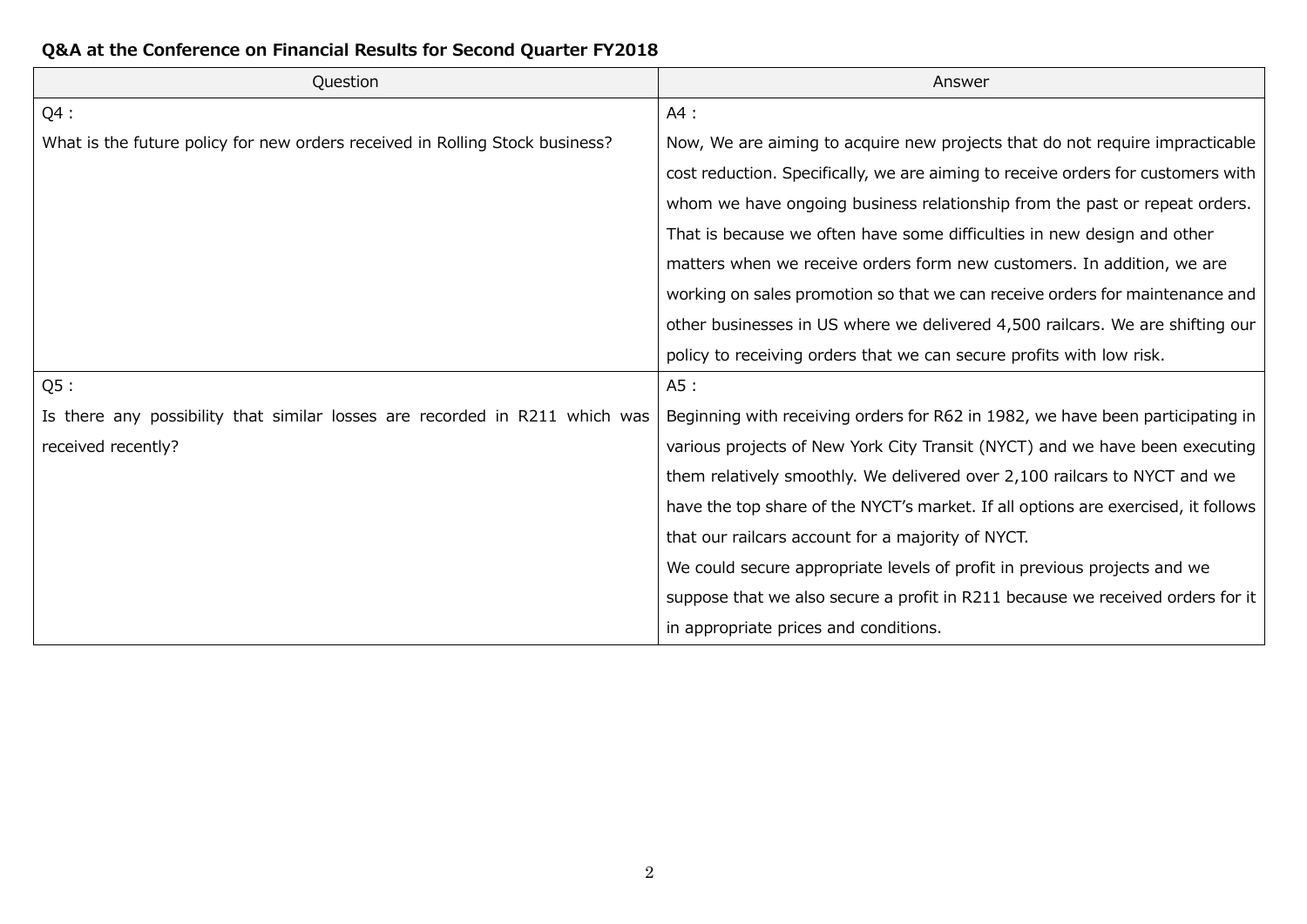| Question                                                                            | Answer                                                                           |
|-------------------------------------------------------------------------------------|----------------------------------------------------------------------------------|
| Q6 :                                                                                | A6 :                                                                             |
| How do you think about the potential for Rolling Stock business to find a way out   | We suppose that Rolling Stock business has future opportunity. In order to       |
| of these circumstances?                                                             | expand the scale of business, realignment of rolling stock industry including    |
|                                                                                     | signal and system manufacturers is in progress throughout the world.             |
|                                                                                     | However, an economy of scale does not mean advantage in this business            |
|                                                                                     | because we manufacture railcars based on the specification of each customer.     |
|                                                                                     | We focus on manufacturing railcars and work together with suppliers of signal    |
|                                                                                     | and communication systems and other businesses in each project. As a result,     |
|                                                                                     | we have the top share in US, Singapore and Taiwan. Going forward, Japan's        |
|                                                                                     | ODA loan projects of procuring about 2,000 railcars are expected in Asia. We     |
|                                                                                     | believe that we can continue to grow in US and Asia markets with our technical   |
|                                                                                     | and aftersales service capabilities. Therefore, we suppose that our primary      |
|                                                                                     | goal is restructuring this business on our own.                                  |
| Q7:                                                                                 | A7:                                                                              |
| In Rolling Stock and Ship & Offshore Structure segments, big signs of recovery      | There are some segments that can be expected to earn profits in FY2020 and       |
| are not expected. Do you have any businesses or events that bolster the             | FY2021. Until then, Precision Machinery & Robot segment serves as a growth       |
| performance for FY2019 and later?                                                   | engine and Jet Engine business and Energy System & Plant Engineering             |
|                                                                                     | segment will follow suit. We expect Motorcycle & Engine segment to secure        |
|                                                                                     | stable profit.                                                                   |
| Q8:                                                                                 | A8 :                                                                             |
| In Motorcycle & Engine segment, operating income was -4.6 billion yen in the first  | We are going to present new models for FY2019, pick up the pace of production    |
| half and will be 21.6 billion yen in the second half. Why will the operating income | and have sales distributors purchase them in preparation for sales in the spring |
| increase suddenly in the second half?                                               | of FY2019. Therefore, most of the profits are always recorded in 4Q.             |